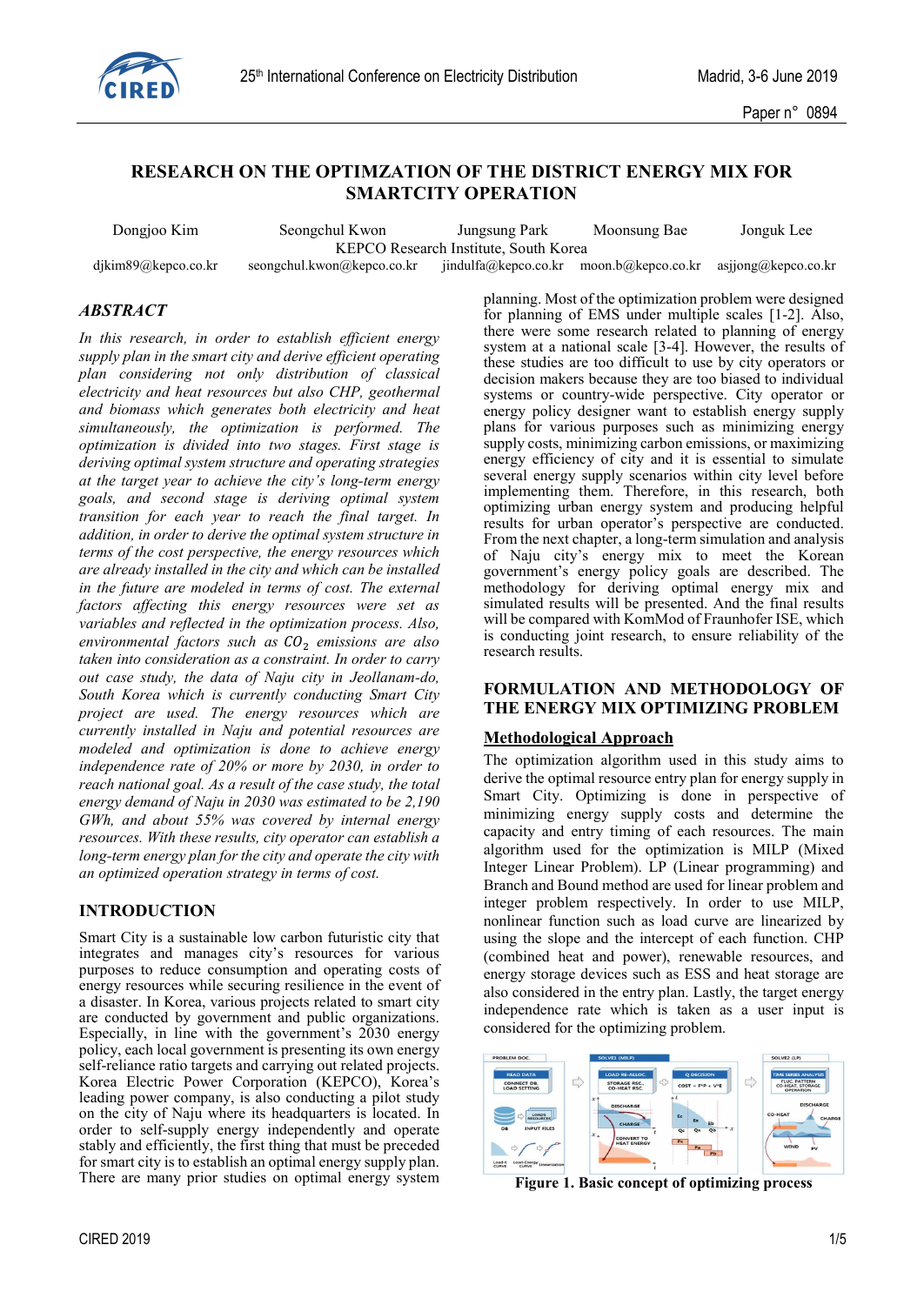

For the optimization solver, commercial solver CPLEX is used. Open source based optimization solver was developed at the beginning of this research, however, because of the limitations in modelling resources such as renewables and heat pump which consumes electricity to generate heat, commercial solver is used as an alternative.

# **Definition of variables**

The set of variables is written in double line letter format. The symbols, definitions and explanations of the set used in the formulation are as follows.

| <b>Symbol</b>  | <b>Definition</b>                                                                                                               | <b>Explanation</b>           |
|----------------|---------------------------------------------------------------------------------------------------------------------------------|------------------------------|
| Y              | $\mathbb{Y} = \{y   y \in 1  N^Y\}$                                                                                             | Simulation duration          |
| W              | $W = \{w   w \in 1  N^{SW}\}\$                                                                                                  | # of sampling week           |
| Т              | $\mathbb{T} = \left\{ t   t \in 1  \frac{24}{NUT} N^{SD} \right\}$                                                              | Time of each week            |
| L              | $\mathbb{L} = \{l   l \in \mathbb{C}^{\text{tin } e \text{ series } bad \}$                                                     | Energy demand                |
| $\mathbb{L}^P$ | $\mathbb{L}^P = \{l   l \in \mathbb{L} \land l \in \mathbb{P}^{pow\,er}\}\$                                                     | Electricity demand           |
| $\mathbb{L}^H$ | $\mathbb{L}^H = \{l   l \in \mathbb{L} \land l \in \mathbb{P}^{\text{heat}}\}$                                                  | Head demand                  |
| $\mathbb R$    | $\mathbb{R} = \{r   r \in \mathbb{C}^{resource}\}\$                                                                             | Energy resources             |
| $\mathbb{R}^P$ | $\mathbb{R}^P = \{r   r \in \mathbb{R} \land (r \in \mathbb{P}^{power} \lor r \in \mathbb{P}^{fluctuation})\}$<br>$\mathcal{V}$ | <b>Electricity resources</b> |
| $\mathbb{R}^H$ | $\mathbb{R}^H = \{r   r \in \mathbb{R} \land r \in \mathbb{P}^{\text{heat}}\}$                                                  | Heat resources               |
| $\mathbb{R}^F$ | $\mathbb{R}^F = \{r   r \in \mathbb{R} \land r \in \mathbb{P}^{fluctuation}\}$                                                  | Fluctuating resources        |
| $\mathbb{R}^S$ | $\mathbb{R}^S = \{r   r \in \mathbb{R} \land r \in \mathbb{P}^{storage} \}$                                                     | Storable resources           |
| $\mathbb{R}^N$ | $\mathbb{R}^N = \{r   r \in \mathbb{R} \land r \notin \mathbb{P}^{fluctuation}\}$                                               | Controllable resources       |
| $\mathbb{R}^G$ | $\mathbb{R}^G = \{r   r \in \mathbb{R} \land r \in \mathbb{P}^{extemal} \sim grtl \}$                                           | External grid                |

**Table 1. Definition of sets**

Following tables are sets of control variable and input parameters.

| Category         | Control<br><b>Variable</b>    | <b>Sets</b>                                                                        | <b>Explanation</b>                                                                                    |
|------------------|-------------------------------|------------------------------------------------------------------------------------|-------------------------------------------------------------------------------------------------------|
|                  | $\overline{U}_{r,y}$          | $(r,y)\in\mathbb{R}^F*\mathbb{Y}$                                                  | Entering period of<br>fluctuating resource                                                            |
|                  | $P_{r,\underline{y}}$         | $(r, y) \in \mathbb{R} * \mathbb{Y}$                                               | Capacity of energy resource                                                                           |
|                  | $Q_{r,y,w,t}$                 | (r, y, w, t)<br>$\in \mathbb{R}^N \ast \mathbb{Y} \ast \mathbb{W} \ast \mathbb{T}$ | Output of controllable resource                                                                       |
|                  | $Q_{r,y,w,t}^S$               |                                                                                    | $(r, y, w, t) \in \mathbb{R}^{S} * \mathbb{Y} * \mathbb{W} * \mathbb{T}$ Consumed energy for charging |
| <b>Resources</b> | $Q_{r,y,w,t}^{C o H}$         | $(r, v, w, t) \in \mathbb{R}^N * \mathbb{Y} * W * \mathbb{T}$                      | Energy supplied by CHP                                                                                |
|                  | $Q_{r,y,w,t}^{HP}$            | $(r, y, w, t) \in \mathbb{R}^N * \mathbb{Y} * W * \mathbb{T}$                      | Electricity consumed by heat pump                                                                     |
|                  | $Q_{r,y}^M$                   | $(r, y) \in \mathbb{R} * \mathbb{Y}$                                               | Energy allocates virtually                                                                            |
|                  | $Q_{r,y,w,t}^{SoC}$           |                                                                                    | $(r, y, w, t) \in \mathbb{R}^s * \mathbb{Y} * \mathbb{W} * \mathbb{T}$ Energy charged by storage      |
|                  | $\mathcal{C}^F_{\mathcal{V}}$ | $(\nu) \in \mathbb{Y}$                                                             | Fixed cost                                                                                            |
|                  | $\mathcal{C}^V_{v}$           | $(\nu) \in \mathbb{Y}$                                                             | Variable cost                                                                                         |

**Table 2. Control variables**

|          | <b>Category</b> Parameter | <b>Sets</b>            | <b>Explanation</b>       |
|----------|---------------------------|------------------------|--------------------------|
|          |                           | $(r) \in \mathbb{R}$   | Life time of resource    |
|          | Θ,                        | $(r) \in \mathbb{R}$   | Construction cost        |
|          | $\kappa_r^m$ ax           | $(r) \in \mathbb{R}$   | Capacity upper limit     |
|          | $\kappa_r^m$ in           | $(r) \in \mathbb{R}$   | Capacity lower limit     |
| Resource | $\sigma_r$                | $(r) \in \mathbb{R}$   | Heat rate                |
|          | $\eta_r^S$                | $(r) \in \mathbb{R}^S$ | Charging efficiency      |
|          | $\Xi_r$                   | $(r) \in \mathbb{R}^S$ | Heat exchange efficiency |
|          | $\varepsilon_r^P$         | $(r) \in \mathbb{R}^P$ | Thermoelectric rate      |
|          | $\zeta_r^P$               | $(r) \in \mathbb{R}^P$ | Loss of CHP              |
|          |                           | $(r) \in \mathbb{R}$   | <b>Emission</b> factor   |

| <b>CIRED 2019</b> | 2/5 |
|-------------------|-----|

| $\gamma_r^F$                   | $(r) \in \mathbb{R}^F$                          | Usage rate of fluctuation resource                                    |
|--------------------------------|-------------------------------------------------|-----------------------------------------------------------------------|
| $O_r$                          | $(r) \in \mathbb{R}$                            | Forced Outage Rate                                                    |
| $F_r^{o\&m}$                   | $(r) \in \mathbb{R}$                            | O&M fixed cost                                                        |
| $V_r^{o\&m}$                   | $(r) \in \mathbb{R}$                            | O&M variable cost                                                     |
| $\mu_r^{o\&m}$                 | $(r) \in \mathbb{R}$                            | Operation mileage                                                     |
| $F_{r,y}$                      | $(r, y) \in \mathbb{R} * \mathbb{Y}$ Fixed cost |                                                                       |
| $F_{r,y}^S$                    |                                                 | $(r, y) \in \mathbb{R}^s * \mathbb{Y}$ Capacity fixed cost of storage |
| $V_{r,y}$                      |                                                 | $(r, y) \in \mathbb{R} * \mathbb{Y}$ Variable cost                    |
| $V_{r,y}^F$                    |                                                 | $(r, y) \in \mathbb{R} * \mathbb{Y}$ Fuel variable cost               |
| $V_{r,y}^{TCO}$                |                                                 | $(r, y) \in \mathbb{R} * \mathbb{Y}$ Emission variable cost           |
| $W_r^{TCO}$                    | $(r) \in \mathbb{R}$                            | Emission per unit energy generation                                   |
| $V^{SUB}_{r,y}$                | $(r, y) \in \mathbb{R} * \mathbb{Y}$ Subsidy    |                                                                       |
| $V_{r,y}^{SMP}$                | $(r, y) \in \mathbb{R}^G * \mathbb{Y}$ SMP      |                                                                       |
| $\Psi_r$                       | $(r) \in \mathbb{R}$                            | Weight of subsidy                                                     |
| $\gamma_r^{ST}$                | $(r) \in \mathbb{R}$                            | First available year                                                  |
| $\overline{\Upsilon_{r}^{ED}}$ | $(r) \in \mathbb{R}$                            | Las available year                                                    |
| $\varphi_r^{m \, ax}$          | $(r) \in \mathbb{R}$                            | Usage upper limit                                                     |
| $\varphi_r^{m\,\,n}$           | $(r) \in \mathbb{R}$                            | Usage lower limit                                                     |
| $x_r^S$                        | $(r) \in \mathbb{R}^S$                          | Maximum discharging duration                                          |
| Table 3                        |                                                 | Resource innut narameter                                              |

**Trce input parameter** 

| Category           | <b>Parameter</b>            | <b>Sets</b>                          | <b>Explanation</b>                   |
|--------------------|-----------------------------|--------------------------------------|--------------------------------------|
|                    |                             | $(y) \in \mathbb{Y}$                 | Discount rate                        |
|                    | $\rho^F_{r,y}$              | $(r, y) \in \mathbb{R} * \mathbb{Y}$ | Fuel cost                            |
|                    | $\rho_{y}^{\overline{SM}P}$ | $(y) \in \mathbb{Y}$                 | <b>SMP</b>                           |
|                    | $\rho_y^{SUB}$              | $(y) \in \mathbb{Y}$                 | Subsidy                              |
|                    | $\rho_{y}^{TCO}$            | $(y) \in \mathbb{Y}$                 | Emission treatment cost              |
| <b>Environment</b> | $\mathcal{H}_{\nu}^{TCO}$   | $(y) \in \mathbb{Y}$                 | Emission gas constraints             |
|                    | $\mathcal{H}^G_v$           | $(y) \in \mathbb{Y}$                 | Energy independency rate constraints |
|                    | $\mathcal{H}^F_{r,y}$       | $(r, y) \in \mathbb{R} * \mathbb{Y}$ | Fuel constraints                     |
|                    | $\alpha_{\nu}^{\Theta}$     | $(\nu) \in \mathbb{Y}$               | Inflation rate of construction       |
|                    | $\alpha_v^{\rho}$           | $(y) \in \mathbb{Y}$                 | Inflation rate of fuel cost          |
|                    | $\alpha_v^{o\&m}$           | $(\nu) \in \mathbb{Y}$               | Inflation rate of labor              |

# **Table 4. Environmental input parameter**

# **Objective function and recurrence formula**

Optimization is performed in terms of minimizing the overall cost, which is sum of fixed cost and variable cost of the simulation. The objective function and recurrence formula that make up the optimization problem are as follows.

$$
\min_{\begin{aligned} (P_{r,y}, Q_{r,y,w,t}) & \sum_{(r,y)} \left( C_{r,y}^F + C_{r,y}^V \right) \\ \text{for all } (r, y) \in \mathbb{R} * \mathbb{Y} : \\ C_{r,y}^F &= F_{r,y} \cdot P_{r,y} \\ C_{r,y}^V &= V_{r,y} \cdot \sum_{w} \sum_{t} \mathbb{I}_{Q_{r,y,w,t}} \end{aligned}
$$

Following equations are recurrence formula of fixed cost and variable cost respectively.

for 
$$
d(r, y) \in \mathbb{R}^C * \mathbb{Y}:\nF_{r,y} = \left[ \frac{\theta_r}{T_r^{q_e}} \cdot \min\left( N^Y - y + 1, T_r^{q_e} \right) \cdot \prod_{\tau=1}^y \left( \frac{1}{1 + D_{\tau-1}} \right) \cdot \prod_{\tau=1}^y \left( \frac{1}{1 + D_{\tau-1}} \right) \cdot \prod_{\tau=1}^y \left( \frac{1}{1 + D_{\tau-1}} \right) \cdot \prod_{\tau=1}^y \left( \frac{1}{1 + D_{\tau-1}} \right) \cdot \prod_{\tau=1}^y \left( \frac{1}{1 + D_{\tau-1}} \right) \cdot \prod_{\tau=1}^y \left( \frac{1}{1 + D_{\tau-1}} \right) \cdot \prod_{\tau=1}^y \left( \frac{1}{1 + D_{\tau-1}} \right) \cdot \prod_{\tau=1}^y \left( \frac{1}{1 + D_{\tau-1}} \right) \cdot \prod_{\tau=1}^y \left( \frac{1}{1 + D_{\tau-1}} \right) \cdot \prod_{\tau=1}^y \left( \frac{1}{1 + D_{\tau-1}} \right) \cdot \prod_{\tau=1}^y \left( \frac{1}{1 + D_{\tau-1}} \right) \cdot \prod_{\tau=1}^y \left( \frac{1}{1 + D_{\tau-1}} \right) \cdot \prod_{\tau=1}^y \left( \frac{1}{1 + D_{\tau-1}} \right) \cdot \prod_{\tau=1}^y \left( \frac{1}{1 + D_{\tau-1}} \right) \cdot \prod_{\tau=1}^y \left( \frac{1}{1 + D_{\tau-1}} \right) \cdot \prod_{\tau=1}^y \left( \frac{1}{1 + D_{\tau-1}} \right) \cdot \prod_{\tau=1}^y \left( \frac{1}{1 + D_{\tau-1}} \right) \cdot \prod_{\tau=1}^y \left( \frac{1}{1 + D_{\tau-1}} \right) \cdot \prod_{\tau=1}^y \left( \frac{1}{1 + D_{\tau-1}} \right) \cdot \prod_{\tau=1}^y \left( \frac{1}{1 + D_{\tau-1}} \right) \cdot \prod_{\tau=1}^y \left( \frac{1}{1 + D_{\tau-1}} \right) \cdot \prod_{\tau=1}^y \left( \
$$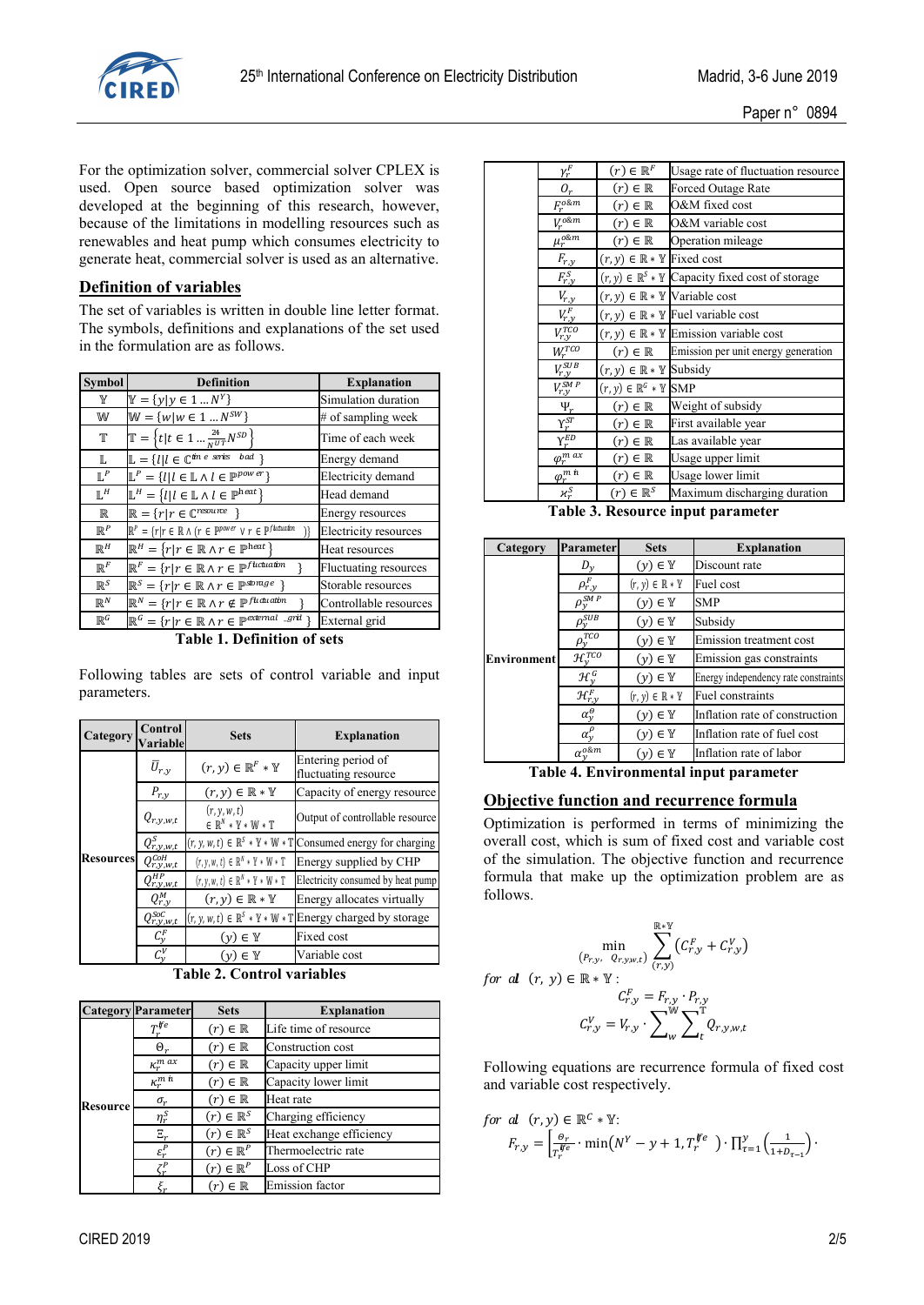

$$
\Pi_{\tau=1}^{y}(1+\alpha_{\tau-1}^{\theta})\Big]+ \Biggl[\Sigma_{\Gamma=y}^{\min\left(N^{Y},T_{\tau}^{\#e}+y-1\right)}\Bigl(F_{\tau}^{o\&m}\cdot\\\ \Pi_{\tau=1}^{\Gamma}\Bigl(\tfrac{1}{1+D_{\tau-1}}\Bigr)\cdot \Pi_{\tau=1}^{\Gamma}\Bigl(1+\alpha_{\tau-1}^{o\&m}\Bigr)\Bigr)\Biggr]
$$

$$
\begin{aligned}\n & \text{for } d \quad (r, y) \in \mathbb{R}^S * \mathbb{Y}: \\
& F_{r, y}^S = \left[ \frac{\theta_r^S}{T_r^{fe}} \cdot \min\left(N^Y - y + 1, T_r^{fe}\right) \cdot \prod_{\tau=1}^y \left(\frac{1}{1 + D_{\tau-1}}\right) \right] \\
& \cdot \prod_{\tau=1}^y (1 + \alpha_{\tau-1}^{\theta})\n \end{aligned}
$$
\n
$$
\text{for } r \in \mathbb{Z}^S \text{ and } \beta \in \mathbb{Z}^S \text{ and } \beta \in \mathbb{Z}^S \text{ and } \beta \in \mathbb{Z}^S \text{ and } \beta \in \mathbb{Z}^S \text{ and } \beta \in \mathbb{Z}^S \text{ and } \beta \in \mathbb{Z}^S \text{ and } \beta \in \mathbb{Z}^S \text{ and } \beta \in \mathbb{Z}^S \text{ and } \beta \in \mathbb{Z}^S \text{ and } \beta \in \mathbb{Z}^S \text{ and } \beta \in \mathbb{Z}^S \text{ and } \beta \in \mathbb{Z}^S \text{ and } \beta \in \mathbb{Z}^S \text{ and } \beta \in \mathbb{Z}^S \text{ and } \beta \in \mathbb{Z}^S \text{ and } \beta \in \mathbb{Z}^S \text{ and } \beta \in \mathbb{Z}^S \text{ and } \beta \in \mathbb{Z}^S \text{ and } \beta \in \mathbb{Z}^S \text{ and } \beta \in \mathbb{Z}^S \text{ and } \beta \in \mathbb{Z}^S \text{ and } \beta \in \mathbb{Z}^S \text{ and } \beta \in \mathbb{Z}^S \text{ and } \beta \in \mathbb{Z}^S \text{ and } \beta \in \mathbb{Z}^S \text{ and } \beta \in \mathbb{Z}^S \text{ and } \beta \in \mathbb{Z}^S \text{ and } \beta \in \mathbb{Z}^S \text{ and } \beta \in \mathbb{Z}^S \text{ and } \beta \in \mathbb{Z}^S \text{ and } \beta \in \mathbb{Z}^S \text{ and } \beta \in \mathbb{Z}^S \text{ and } \beta \in \mathbb{Z}^S \text{ and } \beta \in \mathbb{
$$

$$
\begin{aligned}\n & \text{for all } (r, y) \in \mathbb{R} * \mathbb{Y}: \\
& V_{r, y}^{F} = \left[ V_r^{o \& m} \cdot \mu_r^{o \& m} \cdot \prod_{\tau=1}^{y} \left( 1 + \alpha_{\tau-1}^{o \& m} \right) + \rho_{r, y}^{F} \cdot \sigma_r \\
& \cdot \prod_{\tau=1}^{y} \left( 1 + \alpha_{\tau-1}^{o} \right) \right] \cdot \prod_{\tau=1}^{y} \left( \frac{1}{1 + D_{\tau-1}} \right) \\
& \text{or} \\
& W_r^{TCO} = \sigma_r \cdot \xi_r \\
& V_{r, y}^{TCO} = \rho_{r, y}^{TCO} \cdot W_{r, y}^{TCO} \cdot \prod_{\tau=1}^{y} \left( \frac{1}{1 + D_{\tau-1}} \right) \\
& \text{or} \\
& V_{r, y}^{SUB} = \rho_{r, y}^{SUB} \cdot \Psi_r \cdot \prod_{\tau=1}^{y} \left( \frac{1}{1 + D_{\tau-1}} \right) \\
& \text{ex} \\
\end{aligned}
$$

for al  $(r, y) \in \mathbb{R}^G * \mathbb{Y}$ :  $V_{r,y}^{SUB} = \rho_{r,y}^{SUB} \cdot \Psi_r \cdot \prod_{\tau=1}^{y} \left( \frac{1}{1 + D_{\tau-1}} \right)$ <br>  $\equiv \mathbb{R}^G * \mathbb{Y}:$ <br>  $V_{r,y}^{SM \ P} = \rho_{r,y}^{SM \ P} \cdot \prod_{\tau=1}^{y} \left( \frac{1}{1 + D_{\tau-1}} \right)$  $\frac{y}{\tau=1}$  $\left(\frac{1}{1+D_{\tau-1}}\right)$ 

for al 
$$
(r, y) \in (\mathbb{R} \wedge \{r | r \notin \mathbb{R}^G\}) * \mathbb{Y}
$$
:  
\n
$$
V_{r,y} = V_{r,y}^F + V_{r,y}^{TCO} - V_{r,y}^{SUB}
$$
\nfor al  $(r, y) \in \mathbb{R}^G * \mathbb{Y}$ :  
\n
$$
V_{r,y} = V_{r,y}^{SMP}
$$

for al 
$$
(r, y) \in \mathbb{R}^G * \mathbb{Y}
$$
:  

$$
V_{r,y} = V_{r,y}^{SM \ P}
$$

# **Constraints**

#### **Constraints of capacity and usage**

The capacity of each resource is determined not to be lower than the minimum capacity limit but not higher than maximum capacity limit. Total capacity of resources is also decided as the sum of the capacities that have entered

in the past considering the life period of each resource.  
\nfor 
$$
d(r, y) \in \mathbb{R} * \mathbb{Y}
$$
:  
\n
$$
\overline{U}_{r,y} \cdot \kappa_r^m \hat{n} \leq P_{r,y} \leq \overline{U}_{r,y} \cdot \exists
$$
\n
$$
g_P(r, y) \leq \kappa_r^{m \text{ ax}}
$$
\n
$$
\varphi_r^m \hat{n} \cdot 24N^{SW} N^{SD} g_P(r, y) \leq \sum_{r} \mathbb{W}^* \mathbb{T} (Q_{r,y,w,t})
$$
\n
$$
\leq \varphi_r^m \alpha x \cdot 24N^{SW} N^{SD} g_P(r, y)
$$
\n
$$
\text{where, } g_P(r, y) = \sum_{r=m}^{y} \alpha(1, y - r_r^{he} + 1) \binom{P_{r,r}}{r}
$$

when the resource 'r' enters in year 'y', the control variable,  $\overline{U}_{r,y}$  becomes 1, which makes  $P_{r,y}$  bigger than 0.

## **Constraints of energy balance**

Energy balance constraints of each time series demand data are also considered. The energy stored by the storability resource and the power consumed by the heat pump resource to produce heat are considered on the demand side. In addition, the heat energy produced by the CHP is considered on the supply side. Since the fluctuated resource can't control the output, the energy output is

calculated by multiplying the pattern which is analysed in advanced by the capacity of each resource.

for al (l, y, w, t) 
$$
\in
$$
 L<sup>P</sup> \* Y \* W \* T:  
\n $L_{l,y,w,t} + \sum_{r}^{\mathbb{R}^{S}} Q_{r,y,w,t}^{S} + \sum_{r}^{\mathbb{R}} Q_{r,y,w,t}^{HP} = \sum_{r}^{\mathbb{R}} Q_{r,y,w,t}$   
\nfor al (l, y, w, t)  $\in$  L<sup>H</sup> \* Y \* W \* T:  
\n $L_{l,y,w,t} + \sum_{r}^{\mathbb{R}^{S}} Q_{r,y,w,t}^{S} = \sum_{r}^{\mathbb{R}} Q_{r,y,w,t} + \sum_{r}^{\mathbb{R}} Q_{r,y,w,t}^{COH}$   
\nfor al (r, y, w, t)  $\in$  R<sup>F</sup> \* Y \* W \* T:  
\n $Q_{r,y,w,t} \leq H_{r,y,w,t} \sum_{\tau=m}^{y} \alpha_{(1, y-T_{r}^{\#e} + 1)}^{W_{e}} (P_{r,\tau})$ 

#### **Constraints of storable resource**

Energy storage resources are set so that the storage capacity which are calculated by multiplying charging/discharging rate by the charged amount does not exceed the total capacity of resources.

for al 
$$
(r, y, w, t) \in \mathbb{R}^{S} * \mathbb{Y} * \mathbb{W} * \mathbb{T}
$$
:  
\n $Q_{r,y,w,t}^{Soc} = Q_{r,y,w,t-1}^{Soc} + \eta_r^S Q_{r,y,w,\tau}^S - \frac{1}{\eta_r^S} Q_{r,y,w,\tau}$   
\n $Q_{r,y,w,t}^{Soc} \le g_P(r, y)$   
\nwhere,  $g_P(r, y) = \sum_{\tau=m}^{y} \alpha_{(1, y-T_r^{He} + 1)}(P_{r,\tau})$ 

#### **Constraints of CHP and heat pump**

Since, the CHP supplied the heat energy through the heat exchanger, it is considered by the following constraint equation.

for al 
$$
(r, y, w, t) \in \mathbb{R}^N * \mathbb{Y} * \mathbb{W} * \mathbb{T}
$$
:  
\n $Q_{r,y,w,t}^{CoH} \leq \varepsilon_r^P Q_{r,y,w,t}$   
\n $Q_{r,y,w,t}^{HP} = \frac{1}{\varepsilon_r} Q_{r,y,w,t}$ 

Since, most of the CHP use waste heat, the waste heat is set aside if the heat output exceed demand. Heat pump which use inequality constraints, it considers electricthermal conversion efficiency.

#### **Constraints of energy generation**

The optimized problem is defined to produce or store energy per unit of time within a year that does not exceed the total installed capacity. For storable resources, the marginal capacity that can be sent into or out of the grid is reflected in the capacity using the maximum duration value.

for al 
$$
(r, y, w, t) \in \{r | r \in \mathbb{R} \land r \notin \mathbb{P}^{storage} \} * \mathbb{Y} * \mathbb{W} * \mathbb{T}
$$
:  
\n $Q_{r,y,w,t} \leq N^{UT} (1 - \zeta_r^P) g_P(r, y)$   
\nwhere,  $g_P(r, y) = \sum_{\tau=m}^{y} \frac{\alpha_{\tau}}{\alpha(1, y - T_r^{ye} + 1)} (P_{r,\tau})$ 

for al 
$$
(r, y, w, t) \in \mathbb{R}^S * \mathbb{Y} * \mathbb{W} * \mathbb{T}
$$
:  
\n
$$
Q_{r, y, w, t} \leq N^{UT} g_P(r, y) \cdot \frac{1}{\chi_r^S}
$$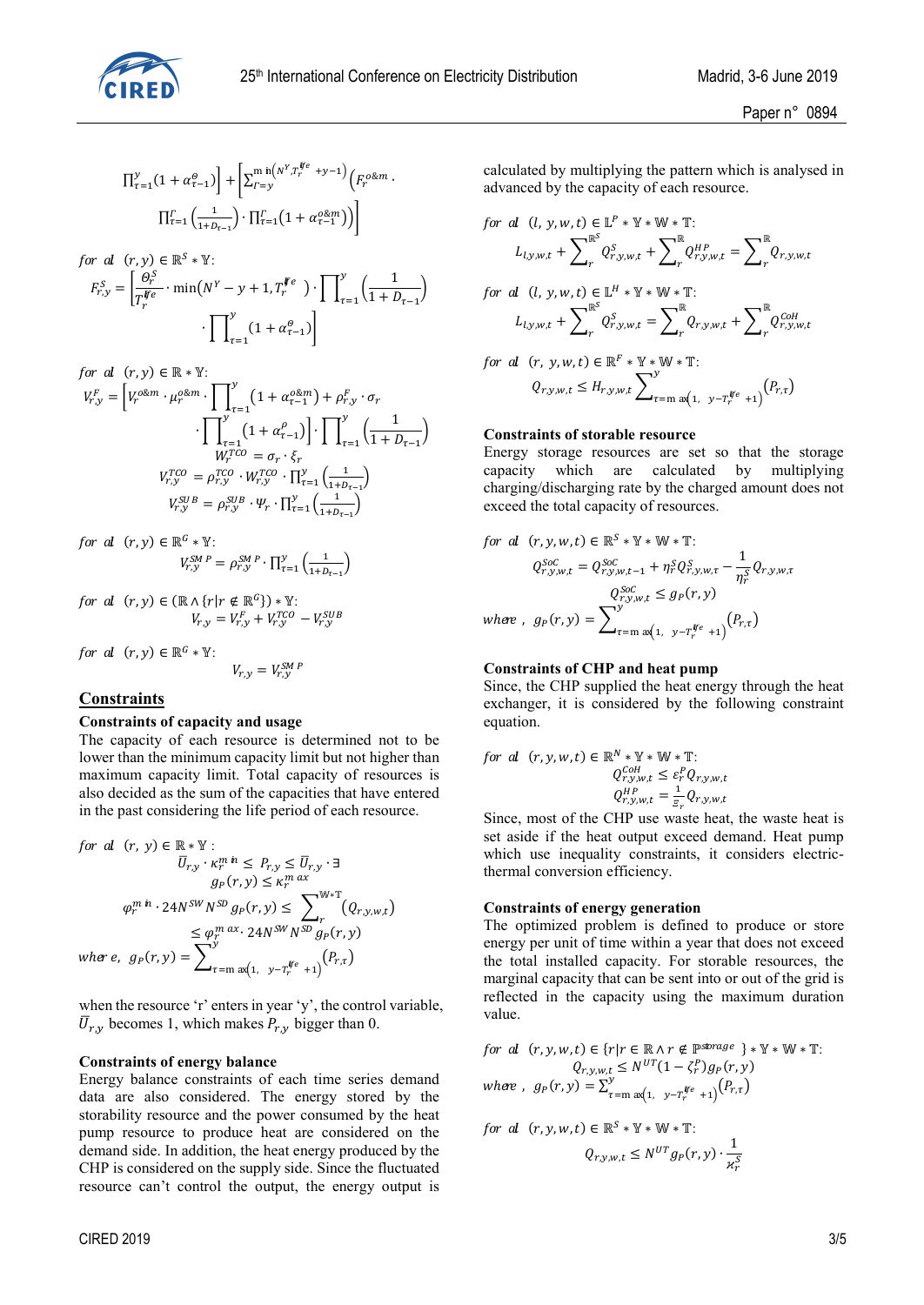

Paper n° 0894

$$
Q_{r,y,w,t}^{S} \le N^{UT} g_{P}(r,y) \cdot \frac{1}{\kappa_r^S}
$$
  
where,  $g_{P}(r,y) = \sum_{\tau=m}^{y} \alpha_{\tau}^{y} (1, y - T_r^{L_f e} + 1) (P_{r,\tau})$ 

#### **Constraints of emission gas and fuel**

Constraints of emission gas, fuel cost, and energy independence rate are modelled as follows.

for al 
$$
(y) \in \mathbb{Y}
$$
:  
\n
$$
\sum_{r,w,t}^{\mathbb{R}*\mathbb{W}*\mathbb{T}} (Q_{r,y,w,t}W_r^{TCO}) \leq \mathcal{H}_y^{TCO}
$$
\nfor al  $(r, y) \in \mathbb{R} * \mathbb{Y}$ :  
\n
$$
\sum_{r,w,t}^{\mathbb{R}*\mathbb{W}*\mathbb{T}} (Q_{r,y,w,t}\sigma_r) \leq \mathcal{H}_{r,y}^F
$$

for al 
$$
(r, y) \in \mathbb{R}^G * \mathbb{Y}
$$
:  
\n
$$
\sum_r^{\mathbb{W} * \mathbb{T}} (Q_{r,y,w,t}) \leq (1 - \mathcal{H}_y^G) \sum_{l,w,t}^{\mathbb{L} * \mathbb{W} * \mathbb{T}} (L_{l,y,w,t})
$$

The emission limit is set so that the amount of emission gas of the entire energy resource does not exceed a user defined value. The energy independence rate limits the total energy output to prevent the exceed energy from the external network.

## **CASE STUDY RESULTS**

## **Overview of case study**

In order to verify the validity of this research, a simulation is conducted for the city of Naju, Jeollanam-do, South Korea, where the headquarter of KEPCO is located, and the results were compared with the KomMod of Fraunhofer ISE [5]. The objective of the simulation is to derive optimized energy mix of the Naju. There are 3 cases for simulation: Case 1 is to achieve 20% of energy independence rate with 20MW of waste incineration CHP; Case 2 is to achieve 20% of energy independence rate without 20MW of waste incineration CHP; Case 3 is to achieve as much as energy independence rate. The reason for differentiate case 1 and 2 is that currently the operation of waste incineration CHP is delayed for environmental reasons. Electricity demand and heat demand of Naju are 1898GWh and 292GWh respectively.

#### **Results of simulation**



Depending on the presence of the waste incineration CHP, the capacity of each case is much differ. For Case 3, in order to avoid using external input, which is relatively expensive, many renewable resources are installed.

# **Capacity of heat resource**



For case 1, CHP covers much of a heat demand, the capacity of other resources is relatively small. However, the case 3 has a considerably high capacity of the heat storage, because the installation cost of the heat storage is cheap, and it is economical to store the heat from CHP in a large amount to assist heat supply in winter.

#### **Energy supply of power resource**